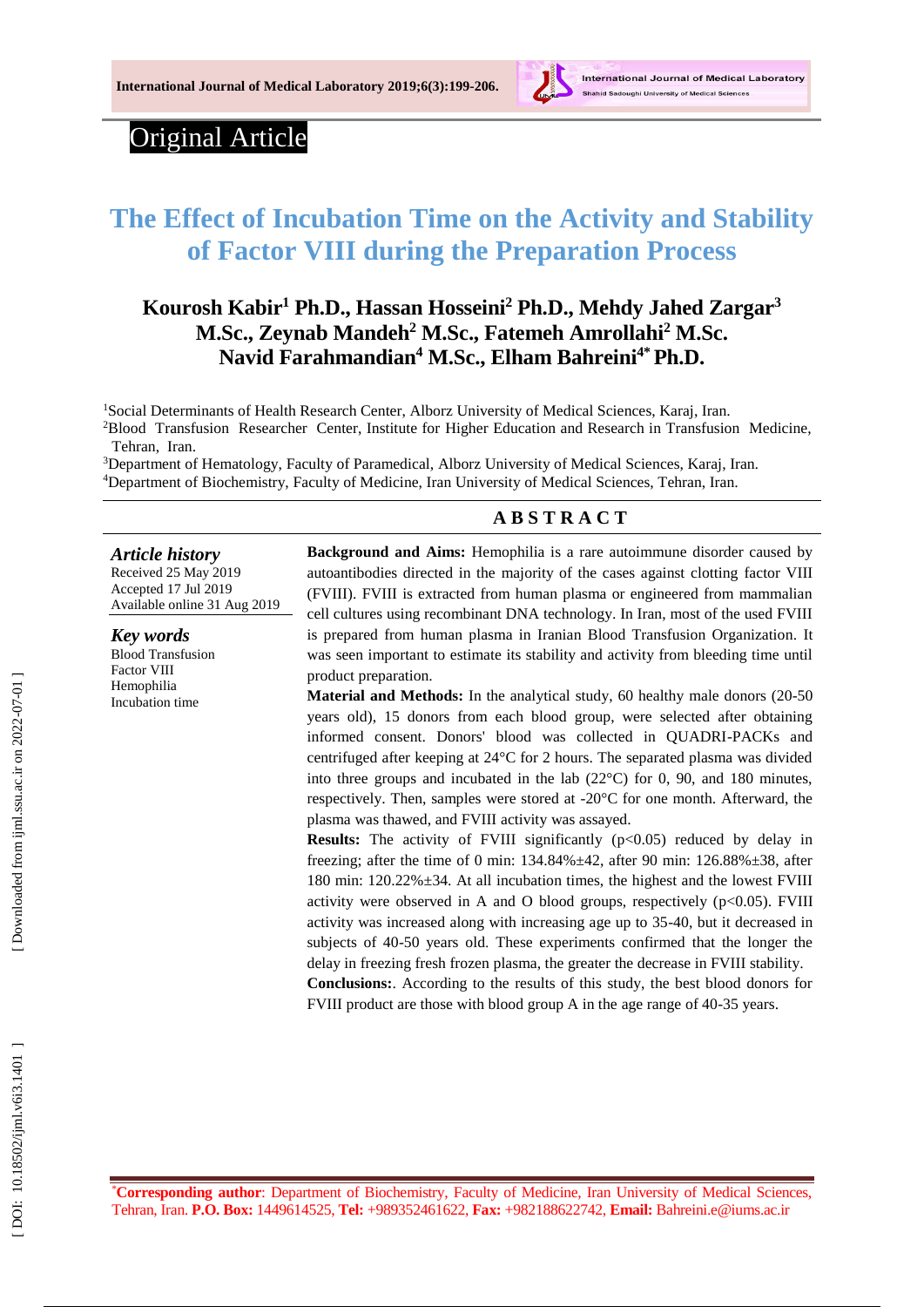## **Introduction**

FVIII is a plasma metal ion -dependent protein that its deficiency associates with hemophilia A [1]. The gene for FVIII is located on the X chromosome (Xq28). It is synthesized as a multi -domain, a single -chain molecule with a molecular mass of approximately 300 kDa. FVIII functions as a cofactor for the serine protease, factor IXa, in the anionic phospho lipid surface -dependent conversion of factor X to Xa [2] .

The basic treatment to prevent bleeding in people with hemophilia A is factor replacement therapy. This is the infusion of FVIII to control bleeding. It comes from two sources: human plasma or DNA technology called recombinant FVIII. Fresh frozen plasma (FFP) was the first manner of treatment for hemophilia A, but it contained only low amounts of FVII, and large volumes of FFP were needed to inject to stop bleeding episodes. In the mid -1960s, FFP was allowed to thaw in the cold. The precipitated plasma, with more FVIII in a smaller volume, could be stored in frozen form as "cryoprecipitate" [3, 4].

By the late 1960s, FVIII was separated from pooled plasma by developing methods and lyophilized in packaged bottles in an accurate dose. This lets the patients with hemophilia A to home treatment [3]. By the early 1980s, it was found that deadly blood borne viruses, including hepatitis viruses and human immunodeficiency viruses, could be potentially transmitted by human blood and its derived products. Viral inactivation methods and methods used to screen viruses in blood

donation greatly improved the safety of plasma -derived products ; yet there were still concerns about this [5]. In 1984, recombinant human FVIII was produced by gene cloning method [6]. Although the risk of pathogen transmission may be minimized by recombinant factor VIII, some study reported that the patients' immune system would be more stimulated by recombinant form [7]. Plasma -derived FVIII concentrates have von willebrand factor ( VWF), which would mask the epitope sites on the FVIII molecule or would prevent FVIII endocytosis by dendritic cells [7 -9] .

Although recombinant FVIII concentrates are readily accessible, in a developing country such as Iran, cryoprecipitate is still an important plasma product to provide a concentrated form of factor VIII. Because of the low half-life of the enzyme which is about 8-12 hours, it is important to optimize the steps of cryoprecipitate production [10]. Among the most critical factors affecting yield are storage time of whole blood and procedures for freezing, thawing, and reconstitution [11]. The most variable factor that may affect the activity of FVIII is the time and temperature between donation and the start of the freezing process before providing cryoprecipitate. Also, it was hypothesized that the activity of the FVIII might be different among different blood groups. Considering three different incubation times before FFP preparation, the activity and stability of FVIII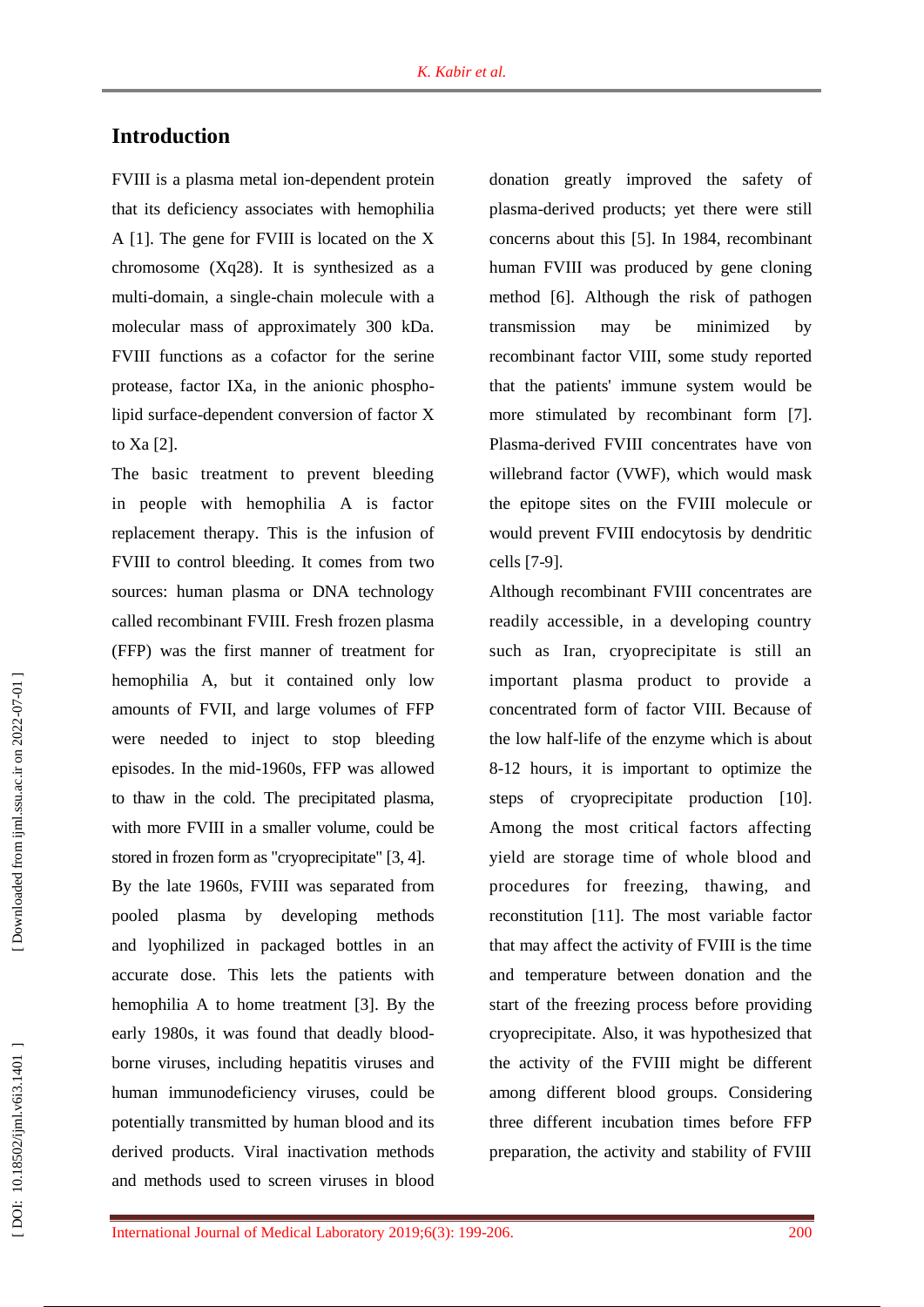were investigated among different blood groups.

### **Materials and Methods**

This study was conducted in Alborz Blood Transfusion Organization. Sixty male blood donors (age: 30 -50 years), fifteen from each blood groups, were selected following health examination s. The study was approved by the Ethics Committee of Alborz Blood Transfusion Organization. The aim of the study and methodology were explained to all the participants, and they signed written informed consent. People with any kind of medication and high blood pressure and those who had problems with blood clotting were prevented from entering into the study. Also, the partial thromboplastin time test performed for all participants who did not have the above -mentioned problems to ensure they had not any problem in the [intrinsic pathway of](https://www.google.com/url?sa=t&rct=j&q=&esrc=s&source=web&cd=14&cad=rja&uact=8&ved=0ahUKEwjntOG55r7TAhWEOhQKHXHODswQFghjMA0&url=https%3A%2F%2Fwww.britannica.com%2Fscience%2Fbleeding%2FIntrinsic-pathway-of-blood-coagulation&usg=AFQjCNEkGY9YUXGoU81RCFtBVHHSR3MEPw)  [blood coagulation.](https://www.google.com/url?sa=t&rct=j&q=&esrc=s&source=web&cd=14&cad=rja&uact=8&ved=0ahUKEwjntOG55r7TAhWEOhQKHXHODswQFghjMA0&url=https%3A%2F%2Fwww.britannica.com%2Fscience%2Fbleeding%2FIntrinsic-pathway-of-blood-coagulation&usg=AFQjCNEkGY9YUXGoU81RCFtBVHHSR3MEPw) The acceptable partial thromboplastin time test was in the range of 35 -40 sec. The blood group of the participants was determined by [HiPer® Blood Grouping](https://www.google.com/url?sa=t&rct=j&q=&esrc=s&source=web&cd=10&cad=rja&uact=8&ved=0ahUKEwiXnsrMt5DUAhUNZFAKHZnvD_cQFghDMAk&url=http%3A%2F%2Fhimedialabs.com%2FTD%2FHTI008.pdf&usg=AFQjCNGGzEudMp2_mVNMVzBbB4bjRXe_TA) kit.

#### **Blood collection**

Sixty units of whole blood (fifteen units from each blood groups A, B, AB, O) were collected (450±45 mL) from random donors in QUADRI -PACK and conserved with citrate phosphate -dextrose adenine. QUADRI -PACK is a storage set used for red blood cells that divides the original red blood cells unit into four total bags. Immediately after blood collection, blood units were incubated at 20 - 24 °C for 2 hours. Then, the whole blood was centrifuged 3600g for 9 min. For each unit, the

plasma was separated from precipitated cells into one bag. After weighing the separated plasma, it was divided into three equal volumes, weighed again. After sealing each of the three bags, one bag was immediately stored at  $-20^{\circ}$ C, and the second and third bags were stored at -20°C after 90 and 180 min, respectively, for one month.

#### **Measurement of FVIII activity**

FFPs were thawed in a water bath at 37°C before measurement of FVIII activity. The activity of FVIII was measured in duplicate using one -stage clotting assay with reagents from Diagnostica Stago and STA instrument. FVIII activity was expressed as a percentage of the reference plasma, which had an assigned value of 100% [12] .

#### **Statistical analysis**

SPSS statistics software was used to perform only statistical operations. FVIII activities were expressed as the mean±standard deviation for the three times of plasma preparation. The normality of the data was determined. ANOVA and Tukey's test (pair wise comparisons) were used to determine differences between individual groups. P values less than 0.05 were considered statistically significant.

#### **Results**

After each FFP preparation, it was divided into three equal volumes as mentioned before section. One of three volumes was immediate transmitted into -20 °C. The second and third volumes were stored at -20°C after 90 min. and 180 min. staying in lab temperature (22°C), respectively. The immediately time was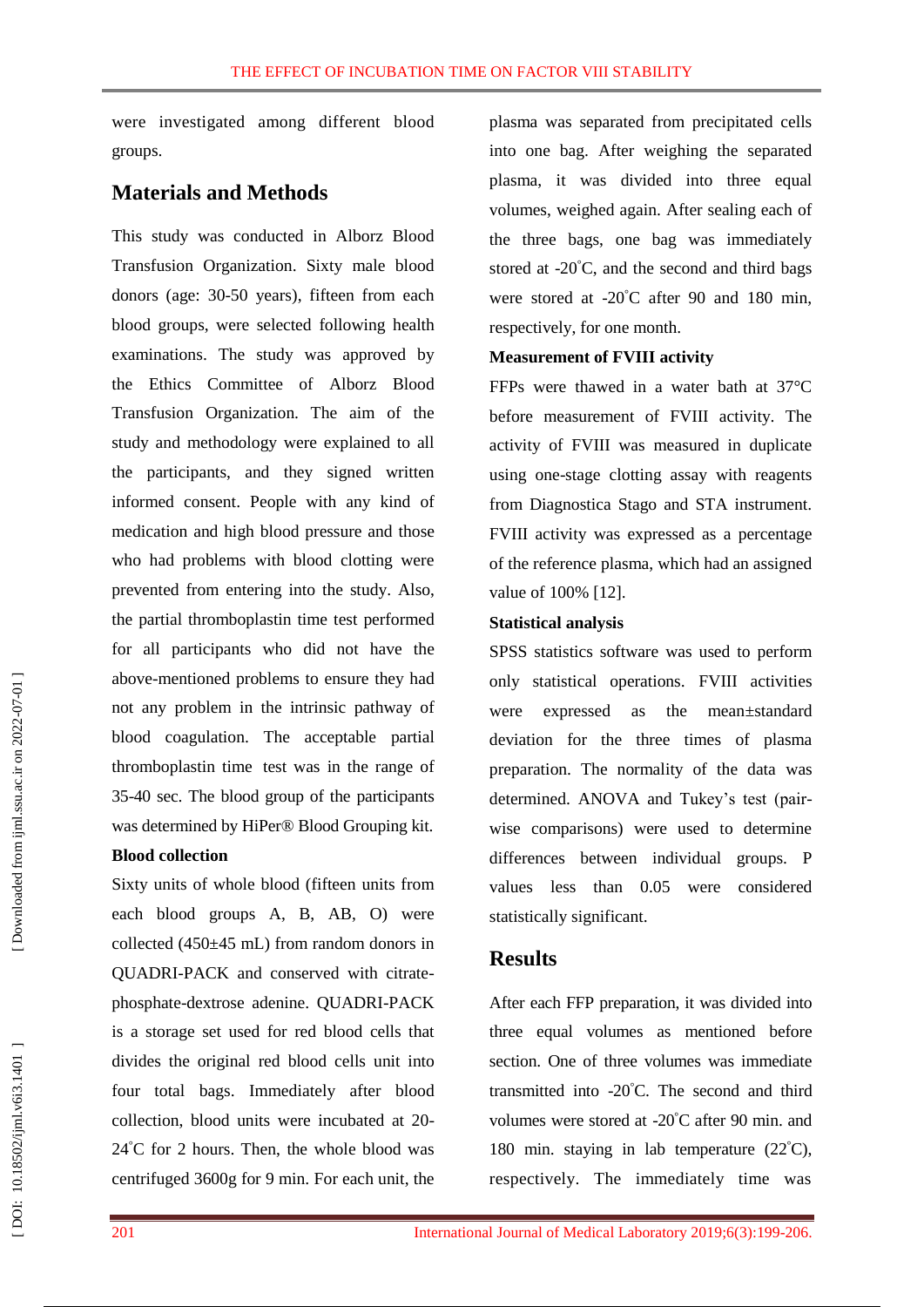considered as the first time, and 90 min . and 180 min . were considered as the second and third times, respectively. The FVIII activities (mean±SD) with the 95% confidence interval in three lab incubation times were as  $134.84\% \pm 42$ ,  $126.88\% \pm 38$  for the first, second, and third times respectively. 120.22% $\pm$ 34. Hence, FVIII activity was decreased significantly  $(p<0.05)$  by delay in FFP freezing after preparation.

# **Comparison of FVIII activity in blood groups**

The mean FVIII activity (%) was examined for the four ABO blood groups (Table 1). One way ANOVA analysis showed significant differences among blood groups (p<0.001) and also among defined times for each group (P<0.001) in FVIII activity. Subjects with blood group A had a significantly higher FVIII activity than others  $(p<0.05)$  as followed by B, AB, and O blood group s . Although, FVIII activity in B blood group was significantly higher than AB and O blood groups  $(p<0.05)$ , the difference among AB and O blood groups did not show any statistical significance (p>0.05). All blood groups showed a significant decrease in the FVIII activity with increasing delay in FFP freezing after preparation.

## **Comparison of FVIII activity between different age groups**

Figure 1 shows the level of FVIII activity in different age groups of each ABO group. The correlations between FVIII activity and age were checked using regression analysis. Our results revealed a linear and positive correlation  $(r=0.9, p<0.001)$  between FVIII activity and age up to 35-40 years; however, a negative correlation was observed ( $r = -0.54$ ,  $p < 0.05$ ) by increasing age (Fig. 2).

| <b>Blood group</b> |                 | Activity $\left(\frac{0}{0}\right)$ 1 <sup>th</sup> time Activity $\left(\frac{0}{0}\right)$ 2 <sup>nd</sup> time | Activity $(\% ) 3^{\text{rd}}$ time | <b>P-value</b> |
|--------------------|-----------------|-------------------------------------------------------------------------------------------------------------------|-------------------------------------|----------------|
| $\mathbf{A}$       | $149.92 + 38$   | $142.57 + 42$                                                                                                     | $135.14 + 39$                       | p<0.05         |
| AB                 | $128.11 + 46$   | $118.96 + 45$                                                                                                     | $109.41 + 41$                       | p<0.05         |
| B                  | $138.10 + 44$   | $131 + 42$                                                                                                        | $128.49 + 41$                       | p<0.05         |
| $\Omega$           | $123.26 \pm 34$ | $115+40$                                                                                                          | $107.86 + 42$                       | p<0.05         |
| p-value            | p<0.001         | p<0.001                                                                                                           | p<0.001                             |                |

**Table1.** Comparison of FVIII activity among four ABO blood groups during three examination times

Values are presented as means  $\pm$  SD.

### **Discussion**

FVIII is one of the clotting factors processed at the Blood Transfusion Center for hemophilia A patients. Although concentrated and lyophilized FVIII and its recombinant form have been available for many years, cryoprecipitate prepared from FFP have, to

date, been used in some countries such as Iran. To optimize its production, it is essential to know the effect of various factors such as delay times on the FVIII activity during its preparation. The half-life of FVIII is short and about 8 -12 hours.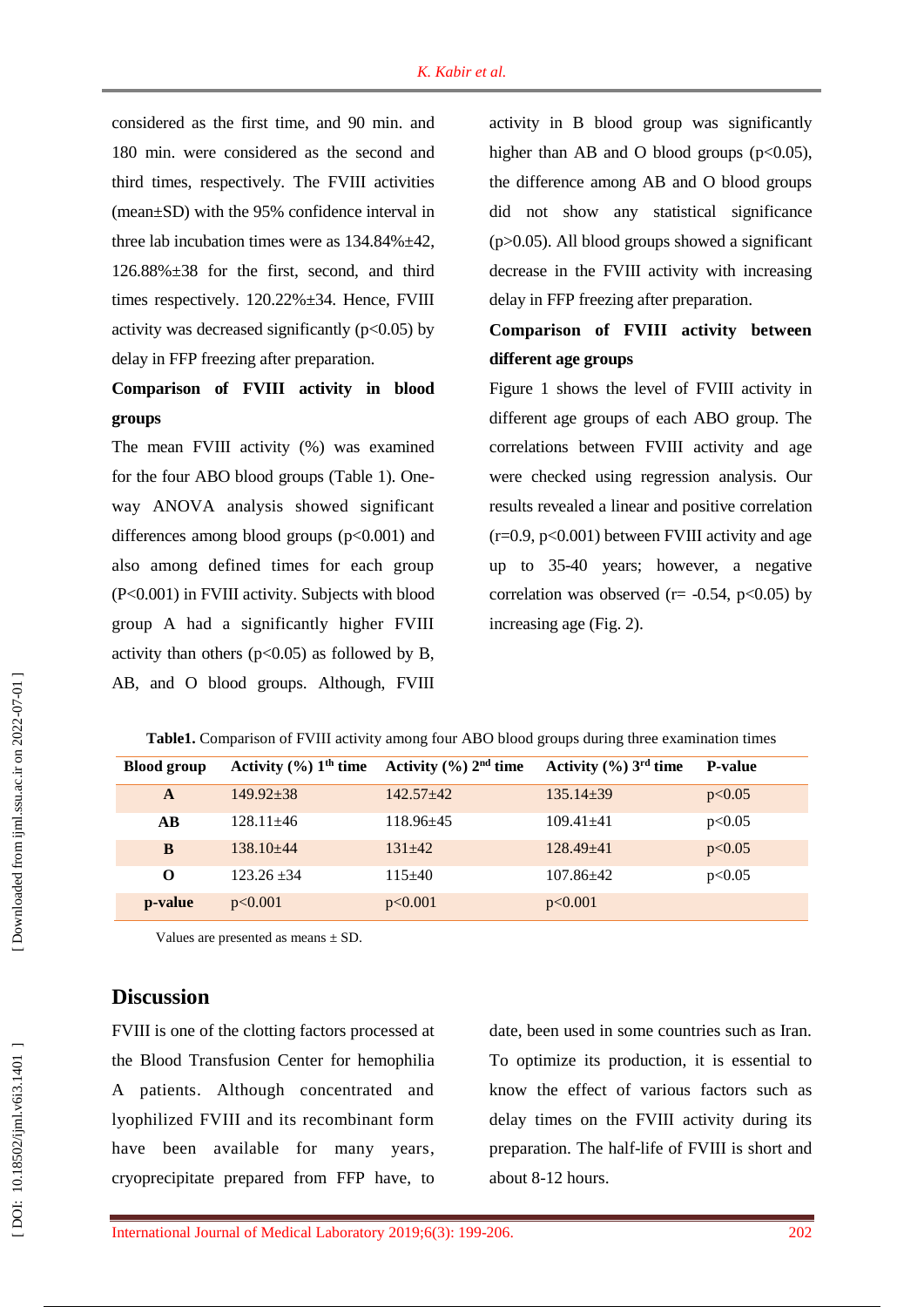#### THE EFFECT OF INCUBATION TIME ON FACTOR VIII STABILITY









**Fig. 1.** Comparison of FVIII activity among different age groups. BG=Blood groups



**Fig . 2.** Correlations between FVIII activity and age groups

Like most of the proteins, it is more stable at low temperature and gradually loses its activity out of the refrigerator and rapidly in high temperature . In this study, the initial

incubation time (2 h) and temperature (22 - 24 °C) after blood donation and before centrifuge of whole blood were considered according to the routine program performed in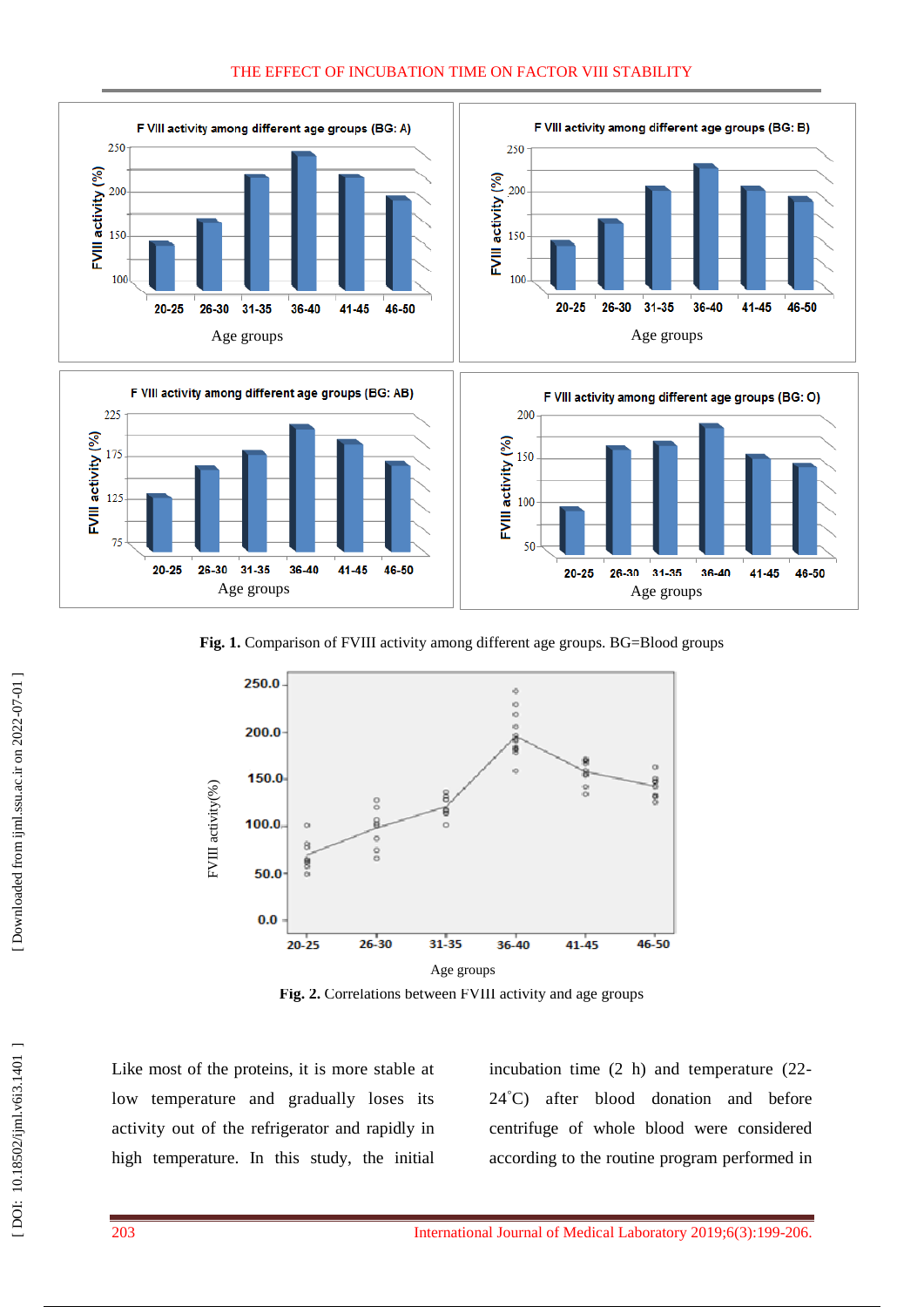Blood Transfusion Center in Alborz province. The results of the study showed that 90 and 180 min delay in FFP freezing significantly decrease s FVIII activity in compassion to immediate FFP freezing. [Carlebjörk e](https://www.ncbi.nlm.nih.gov/pubmed/?term=Carlebj%C3%B6rk%20G%5BAuthor%5D&cauthor=true&cauthor_uid=6414186)t al. reported that in plasma FVIII was stable for at least two h at room temperature [13]. [Smith](https://www.ncbi.nlm.nih.gov/pubmed/?term=Smith%20JF%5BAuthor%5D&cauthor=true&cauthor_uid=10729808) et al. showed that the percentage of FVIII activity significantly decreases by holding plasma at 1 - 6°C for 2, 8, 15 hrs, respectively, before freezing [14]. Swärd [-Nilsson](https://www.ncbi.nlm.nih.gov/pubmed/?term=Sw%C3%A4rd-Nilsson%20AM%5BAuthor%5D&cauthor=true&cauthor_uid=16359353) et al. found that storage at room temperature for six h cause s a small but statistically significant decrease in FVIII. They concluded that for an optimal yield of FVIII, freezing should start within four h after plasma donation. Our results demonstrated that FFP freezing should be done within two h after plasma donation [15].

VWF is the specific carrier of factor VIII in plasma and protects it from proteolytic degradation, prolonging its half -life in circulation and efficiently localizing it at the site of vascular injury. According to the previous studies, there is a close relationship between plasma levels of Von Willebrand and factor VIII [16]. It is a large multimeric glycoprotein that its plasma levels differ among people. The variability in its plasma levels depends on some factors such as age, race, ABO and Lewis blood groups, epinephrine, inflammatory mediators, and endocrine hormones [16, 17]. Some studies reported that group O and group AB subjects have the lowest and the highest plasma Von Willebrand levels, respectively [17, 18]. Other studies , based on genotype found that genotype OO individuals have the lowest plasma VWF levels and heterozygous individuals for the O allele (genotypes AO, BO) possess significantly lower plasma VWF levels than those not carrying an O allele (genotypes AA, AB, BB) [16, 19]. According to our results, the order of increase in FVIII activity was from blood group O with the lowest, then AB, B and with highest in blood group A. Song et al. found FVIII activity as the lowest in subjects with blood group O and the highest in those with either B or AB. They described the variations in results likely due to intrinsic genetic variability and environmental factors [20]. Also, the results of FVIII activity and its relationship with blood group partially accord with the results of VWF. As Smith et al. suggested, the transport and chaperoning function of VWF for FVIII may be responsible for the association between ABO and FVIII activity [21] .

In this study, the relationship between FVIII activity and age groups was also evaluated among the blood groups. Wang et al. reported that FVIII and VWF levels show significant and positive relationships with age [22]. Cohen et al. revealed a linear increase in VWF and FVIII with increasing age [23] . Our results identified that FVIII activity increased along with increasing age up to 35-40, but it decrease s in subjects of 40 -50 years old . The reduction in FVIII activity was not statistically important in the subjects who were over 40 years old. Since the age defined for blood donation is up to 50 years, the changes in FVIII were evaluated up to middle age. Little is known about the mechanisms that control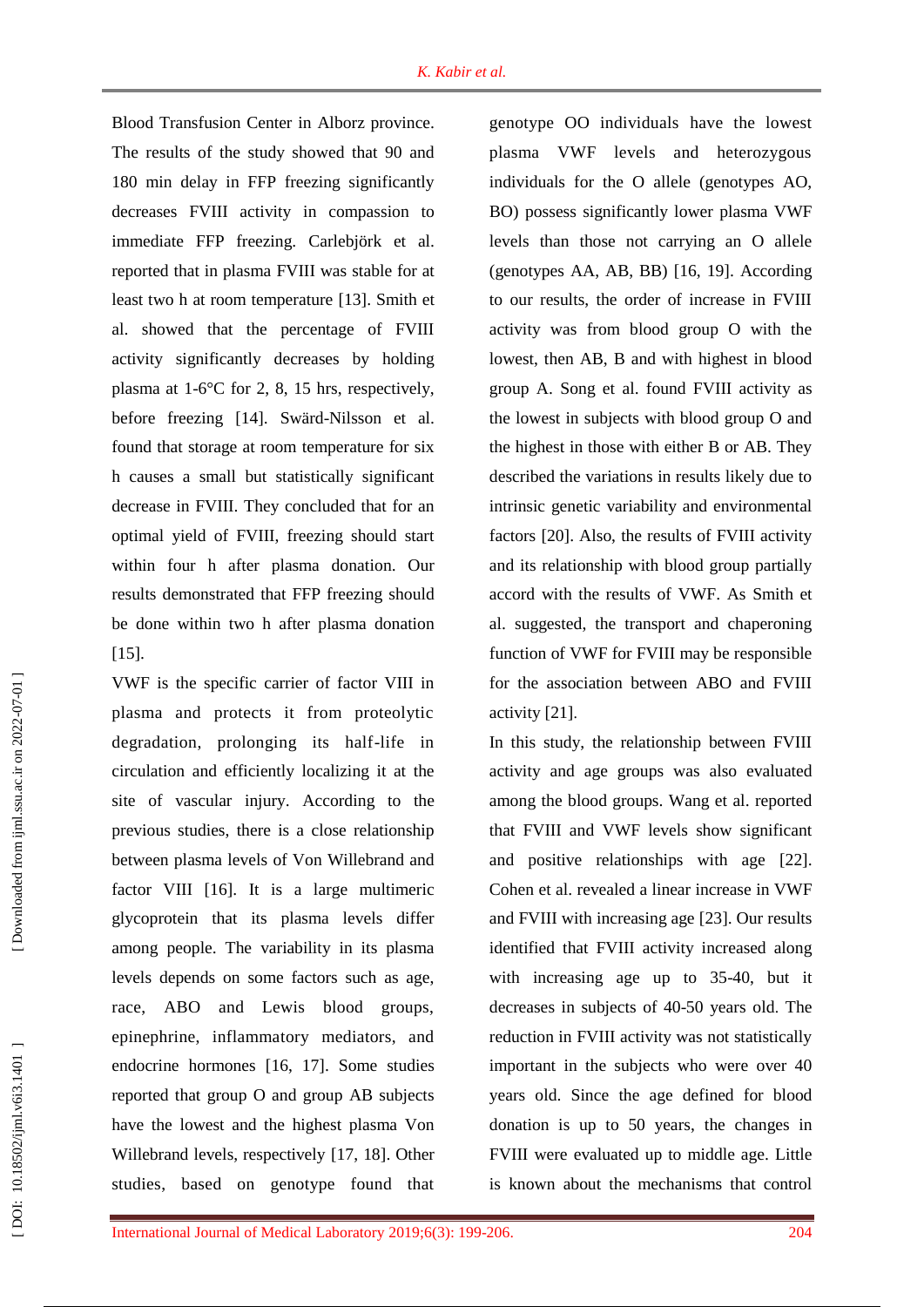the changes in VWF and FVIII levels with age. Aging is characterized by the accumulation of damage and other harmful changes, leading to decrease in some protein activity, although an increase in their gene expression may be observed [24]. In spite of these interpretations, the evaluation of such changes in FVIII activity with increase in age need more molecular and biochemical studies.

### **Conclusion**

Given that FVIII is one of unstable blood clotting factors and as a quality index for FFP

### **Reference**

- [1]. Wakabayashi H, Freas J, Zhou Q, Fay PJ. Residues 110 –126 in the A1 domain of factor VIII contain a Ca2+ binding site required for cofactor activity. J Biol Chem. 2004; 279(13): 12677 - 2 684.
- [ 2]. Fay PJ. Activation of factor VIII and mechanisms of cofactor action. Blood Re v. 2004; 18(1): 1 -15.
- [ 3]. Lusher JM, Milestones in hemophilia and concepts in future clinical trial design. Semin Hematol. 2006; 43(1): 83-7.
- [ 4]. Fijnvandraat K, Peters M, Ten Cate JW. Inter ‐individual variation in half‐life of infused recombinant factor VIII is related to pre ‐infusion von Willebrand factor antigen levels. Br J Haematol. 1995; 91(2): 474 - 76.
- [ 5]. Franchini M, Mannucci PM. Past, present and future of hemophilia: a narrative revie w. Orphanet J Rare Dis. 2012; 7(1): 24 -29 .
- [ 6]. Lynch CM, Israel DI, Kaufman RJ, Miller AD. Sequences in the coding region of clotting factor VIII act as dominant inhibitors of RNA accumulation and protein production. Human Gene Therapy 1993; 4(3): 259-72.
- [ 7]. Lusher JM, Arkin S, Abildgaard CF, Schwartz RS. Recombinant factor VIII for the treatment of previously untreated patients with hemophilia A safety, efficacy, and development of inhibitors. New Eng J Med. 1993; 328(7): 453-59.
- [ 8]. Dasgupta S, Repessé Y, Bayry J, Navarrete AM, Wootla B, Delignat S, et al. VWF protects FVIII from endocytosis by dendritic cells and subsequent presentation to immune effectors.

and cryoprecipitate, it is necessary to optimize FFP production conditions to prevent a decrease in FVIII activity . According to the results of this study, the best time of plasma freezing is immediately after FFP production, and the best blood group and age for FVIII product are blood group A and the age group 35 -40.

#### **Conflict of Interest**

The authors have no conflict of interest .

#### **Acknowledgments**

This work was supported by Alborz Blood Transfusion Organization. Thanks to the members of Blood donation section of Karaj for their contribution in improving this study.

Blood 2007; 109(2): 610 - 12.

- [ 9]. Scharrer I, Bray G, Neutzling O. Incidence of inhibitors in haemophilia A patientsa review of recent studies of recombinant and plasma derived factor VIII concentrates. Haemophilia 1999; 5: 145 -54.
- [10]. Mannucci PM, Chediak J, Hanna W, Byrnes J, Ledford M, Ewenstein BM, et al. Treatment of von Willebrand disease with a high -purity factor VIII/von Willebrand factor concentrate: a prospective, multicenter study. Blood 2002; 99(2): 450 - 56.
- [11]. Pool JG, Shannon AE. Production of high potency concentrates of antihemophilic globulin in a closed -bag system: assay in vitro and in vivo. New Eng J Med. 1965; 273(27): 1443 -447.
- [12]. Rodgers SE, Duncan EM, Barbulescu DM, Quinn DM, Lloyd JV. In vitro kinetics of factor VIII activity in patients with mild haemophilia A and a discrepancy between one ‐stage and two ‐stage factor VIII assay results. Br J Haematol. 2007; 136(1): 138 -45.
- [13]. Carlebjörk G, Oswaldsson U, Rosén S. A simple and accurate microplate assay for the determination of factor VIII activity. Thrombos Res. 1987; 47(1): 5-14.
- [14]. Smith JF, Ness PM, Moroff G, Luban NL. Retention of coagulation factors in plasma frozen after extended holding at 1 -6 C. Vox Sanguinis. 2000; 78(1): 28 -30.
- [15]. Swärd ‐Nilsson AM, Persson PO, Johnson U, Lethagen S. Factors influencing factor VIII activity in frozen plasma. Vox sanguinis 2006;